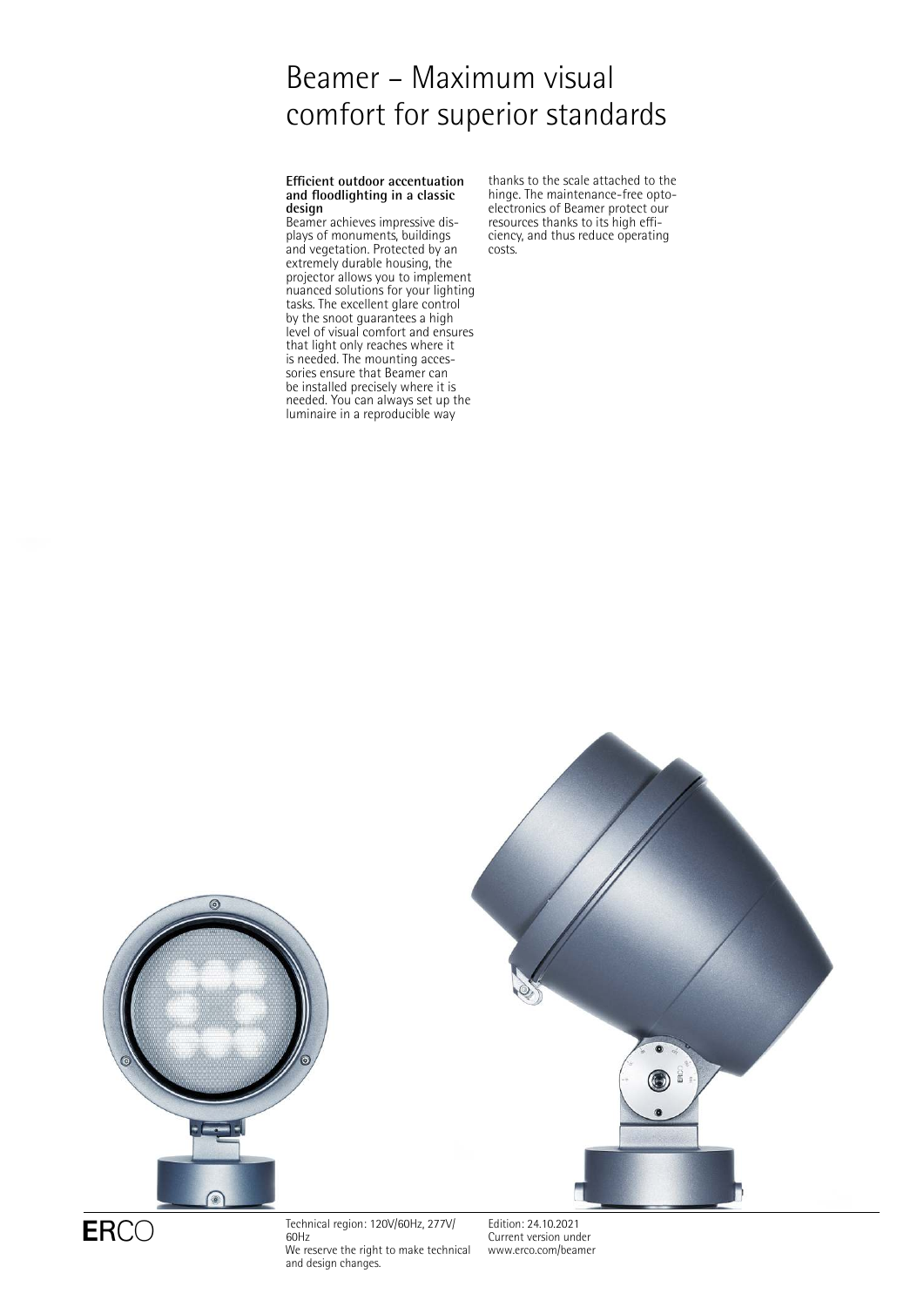

### **Structure and characteristics**

The features described here are typical of products in this range. Special ver-sions may offer additional or varying features. A comprehensive description of the features of individual products can be found on our website.

- **1 ERCO Spherolit lens** Light distributions: narrow spot, spot, flood, wide flood, extra wide flood or oval flood – Oval flood 360° rotation
- 

#### **2 ERCO LED-module** – High-power LEDs: warm white

(3000K) or neutral white (4000K) – Collimating lens made of optical polymer

#### **3 Snoot**

- Corrosion-resistant cast aluminum, No-Rinse surface treatment
- Graphit m, double powder-coated<br>– Without stray light<br>– Safety glass
- Without stray light
- Safety glass

## **4 Housing** – Graphit m

- Corrosion-resistant cast aluminum,
- No-Rinse surface treatment Double powder-coated
- Optimized surface for reduced accu-mulation of dirt

- **5 Control gear<br>
 Switchable or trailing edge dimmable<br>
<b>Trailing edge dimmable version:**<br>
 Operation at 120V: Dimming with
- external dimmers possible Operation at 277V: switchable
- 

## **6 Mounting plate and hinge** – Corrosion-resistant cast aluminum,

- No-Rinse surface treatment
- Graphit m, double powder-coated Mounting plate: rotatable through 300°
- Hinge: 130° tilt
- 
- Internal wiring Dial: corrosion-resistant aluminum

### **Suitable for wet locations (IP65)**

Dust-proof and water jet-proof

**Variants on request** – High-power LEDs: 3000K CRI 97 or 2700K, 3500K, 4000K with CRI 92 – Housing: 10,000 further colors Please contact your ERCO consultant.



Design and application: [www.erco.com/beamer](http://www.erco.com/beamer)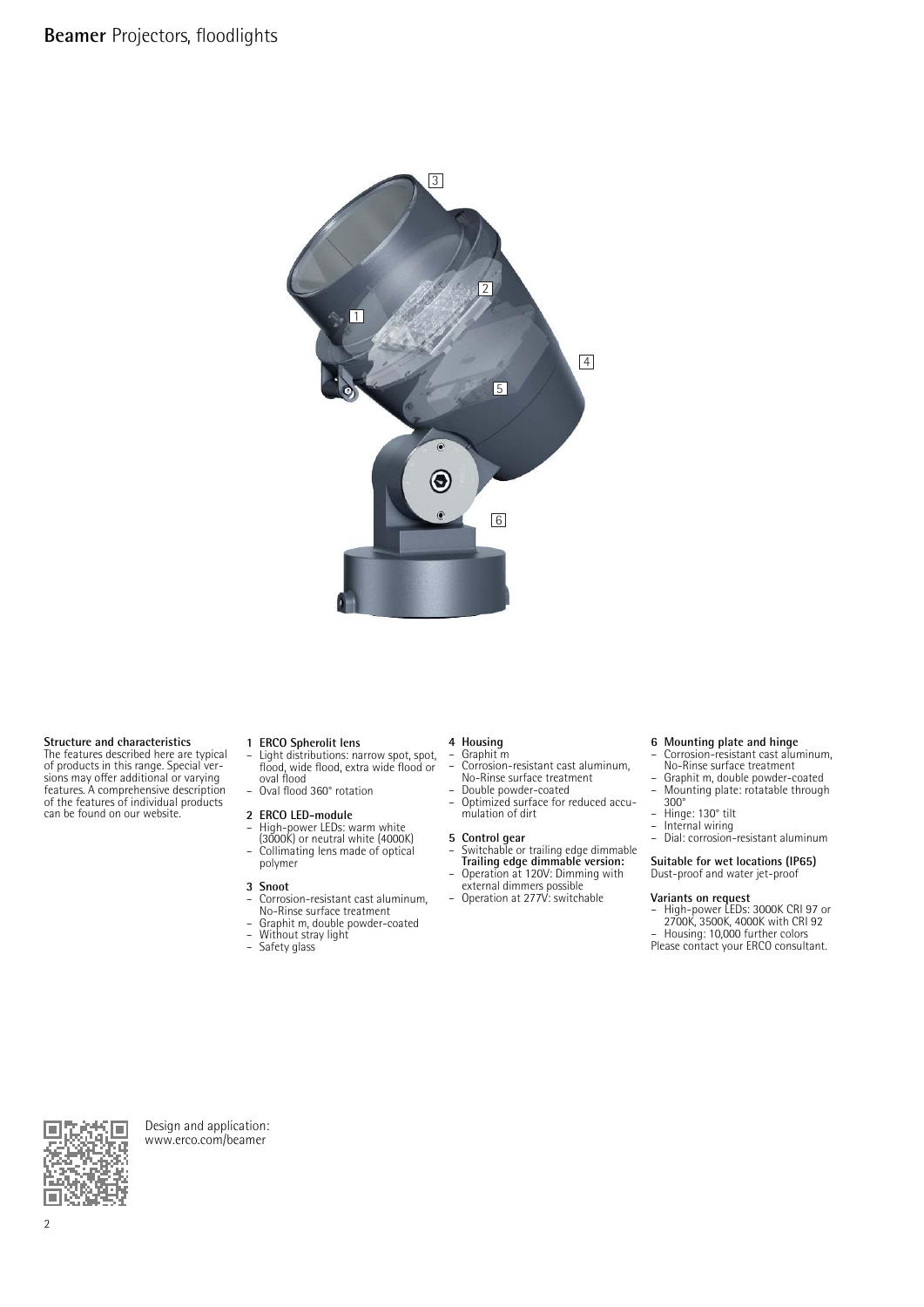## **Beamer** Projectors, floodlights



**Oval flood freely rotatable** The oval flood Spherolit lens can be freely rotated with round luminaire heads to optimally match the lighting to various objects.



**Various construction sizes** The luminaires in the ERCO product range cover a wide variety of lumen categories and therefore offer an appropriate solution for a large number of lighting tasks.



**Lockable** To ensure continuously fixed alignment of the light beam, the alignment can be securely locked.

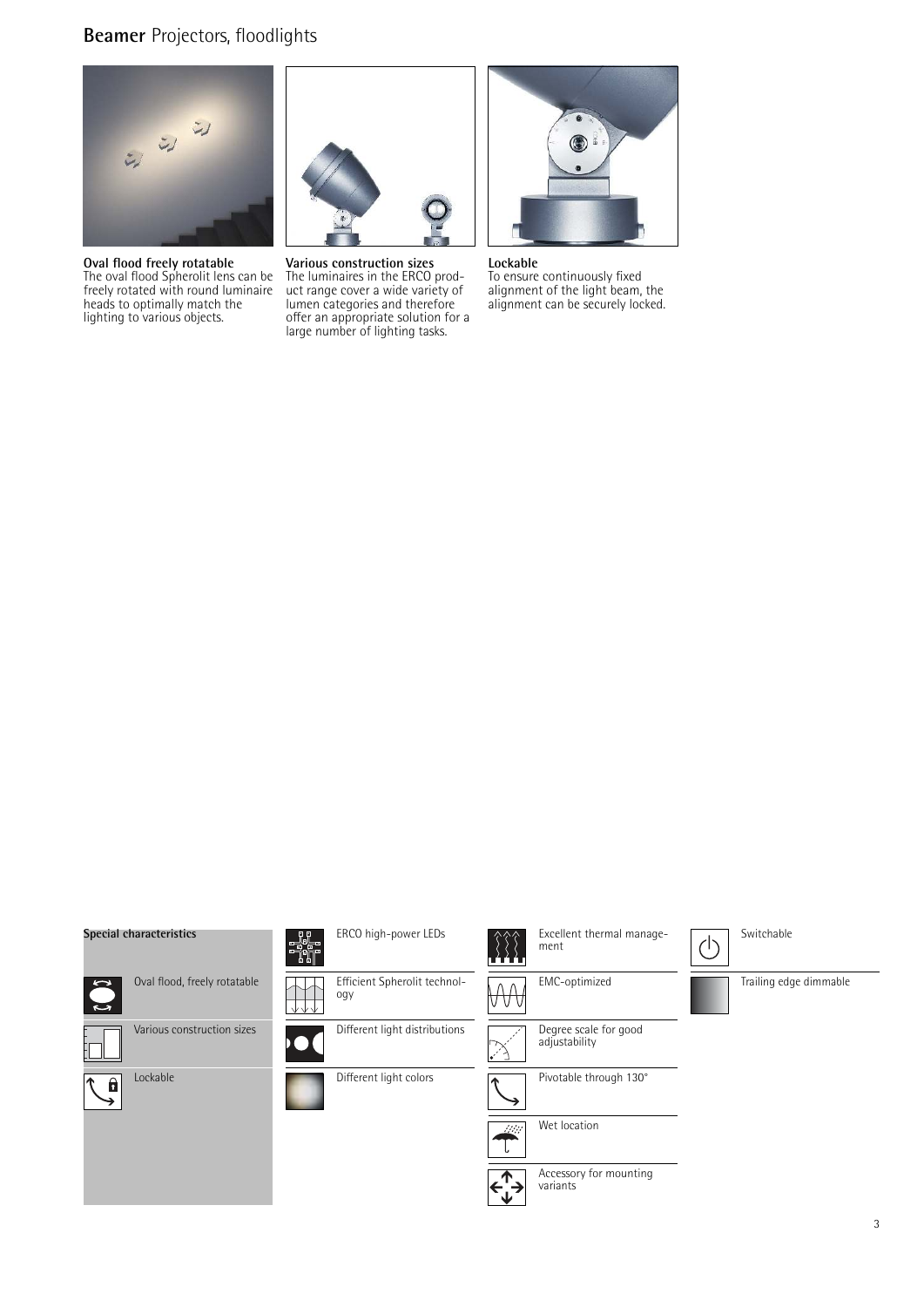## **Beamer** Projectors, floodlights – Luminaire arrangement

### **Projectors**

**Floodlights**

flood

Narrow spot, Spot, Flood

Wide flood, Extra wide flood, Oval





**Accentuation**<br>The ideal angle of tilt (α) for accent lighting with Beamer projec-tors is around 30°. This emphasises the three-dimensionality of architectural details, sculptures or trees, without distorting the spatial impression with excessive shadowing.

Arrangement:  $\alpha = 30^{\circ}$ 

### **Washlighting**

Beamer projectors ensure uniform floodlighting of long wall surfaces, columns or trees. The ideal angle of tilt  $(\alpha)$  for this is around 30°

Arrangement:  $\alpha = 30^{\circ}$ 



The Hard Interchange, Portsmouth. Archi-tecture: AHR Architects, Lon-don. Lighting design: Lachman Consulting of Leeds. Photogra-phy: Lukas Palik, Düsseldorf.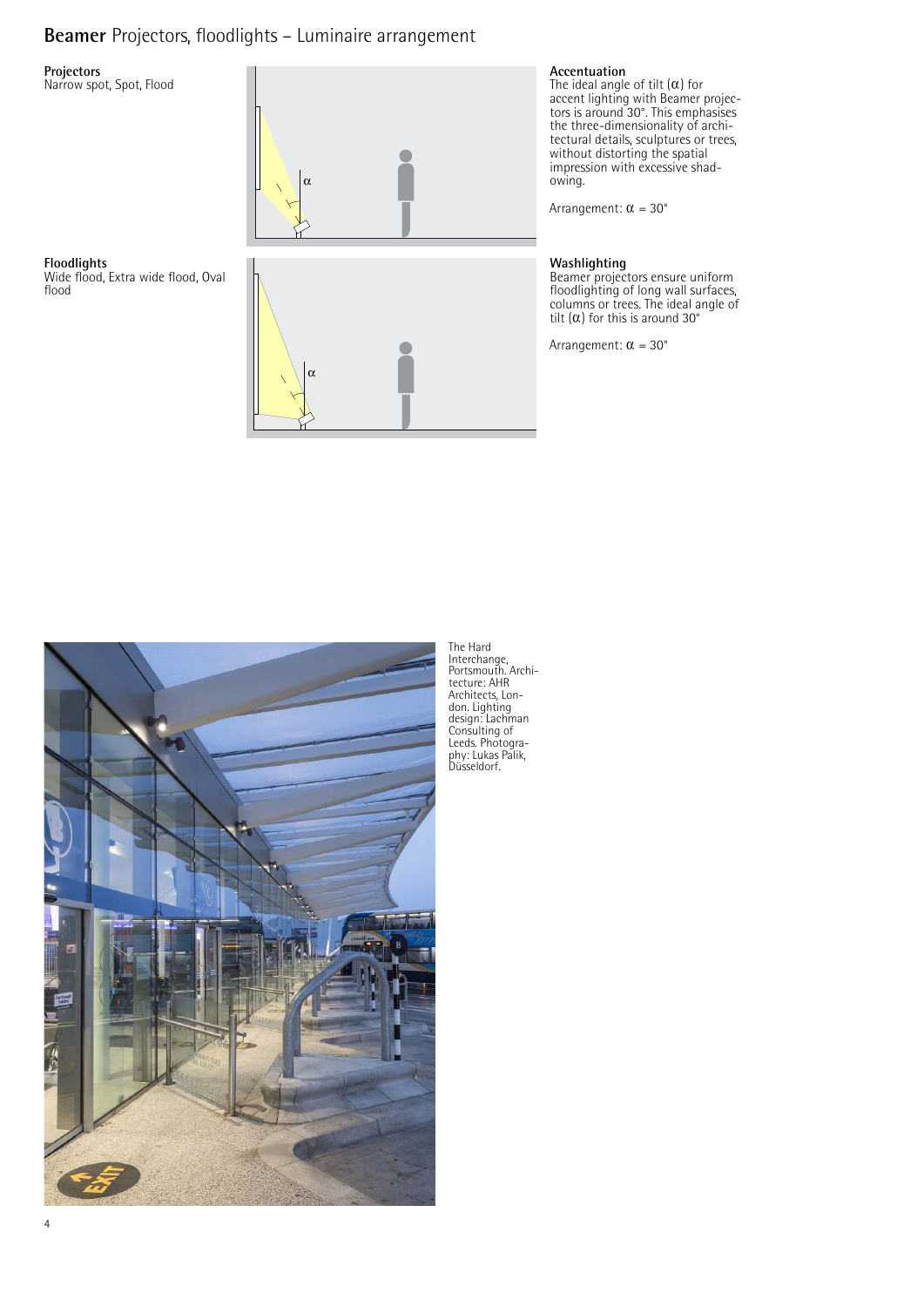German Pavilion<br>"Fields of Ideas" at<br>the EXPO 2015,<br>Milan. Concept:<br>Arbeitsgemein-<br>Schaft Deutscher<br>Pavillon GbR:<br>Pavillon GbR:<br>Milla & Part-<br>Milan & Munich; Nussii<br>GmbH, Roth. Exhi-<br>bition design:<br>Milla & Partner.<br>Michion

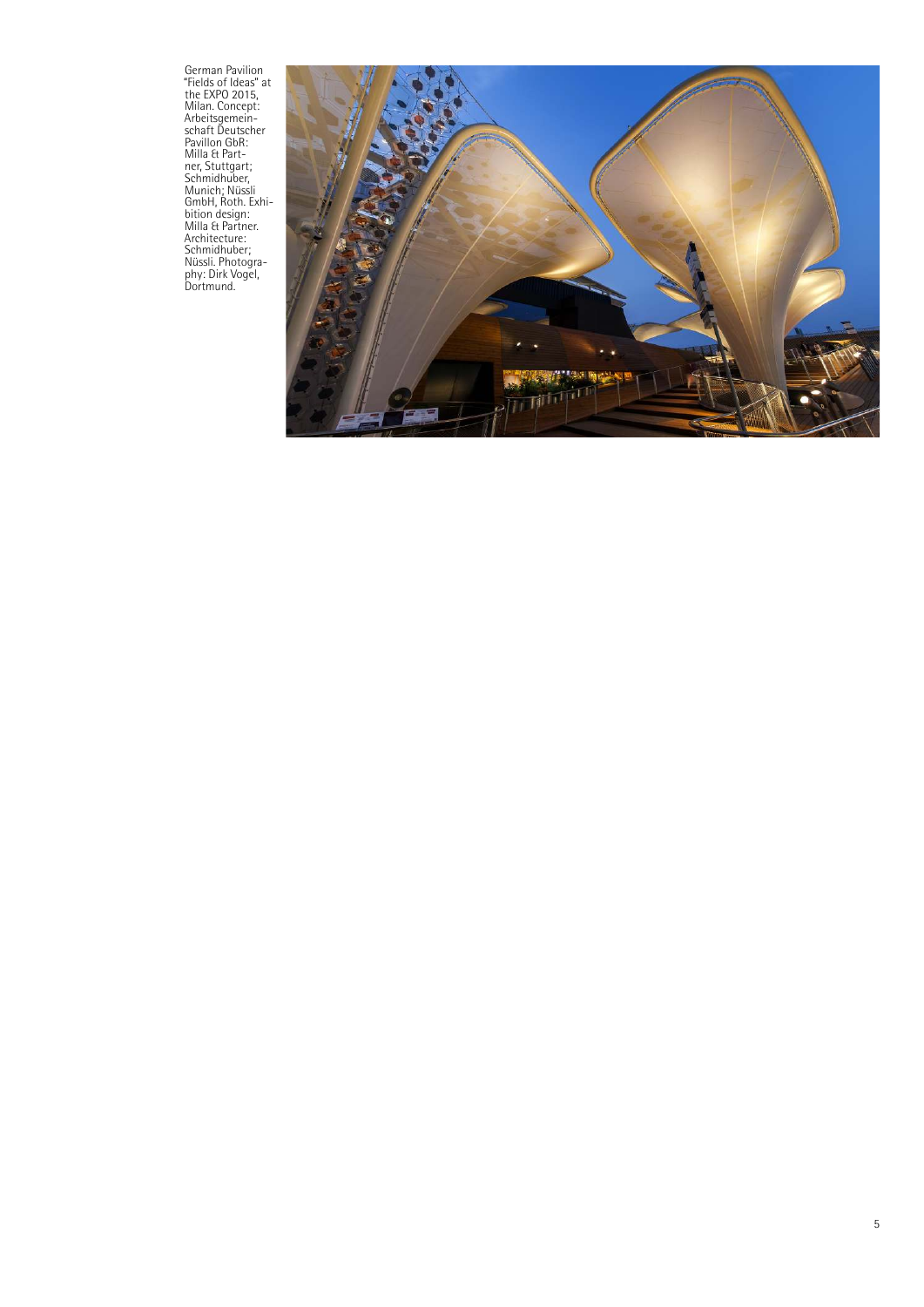## **Beamer** Projectors, floodlights



**Accessories**

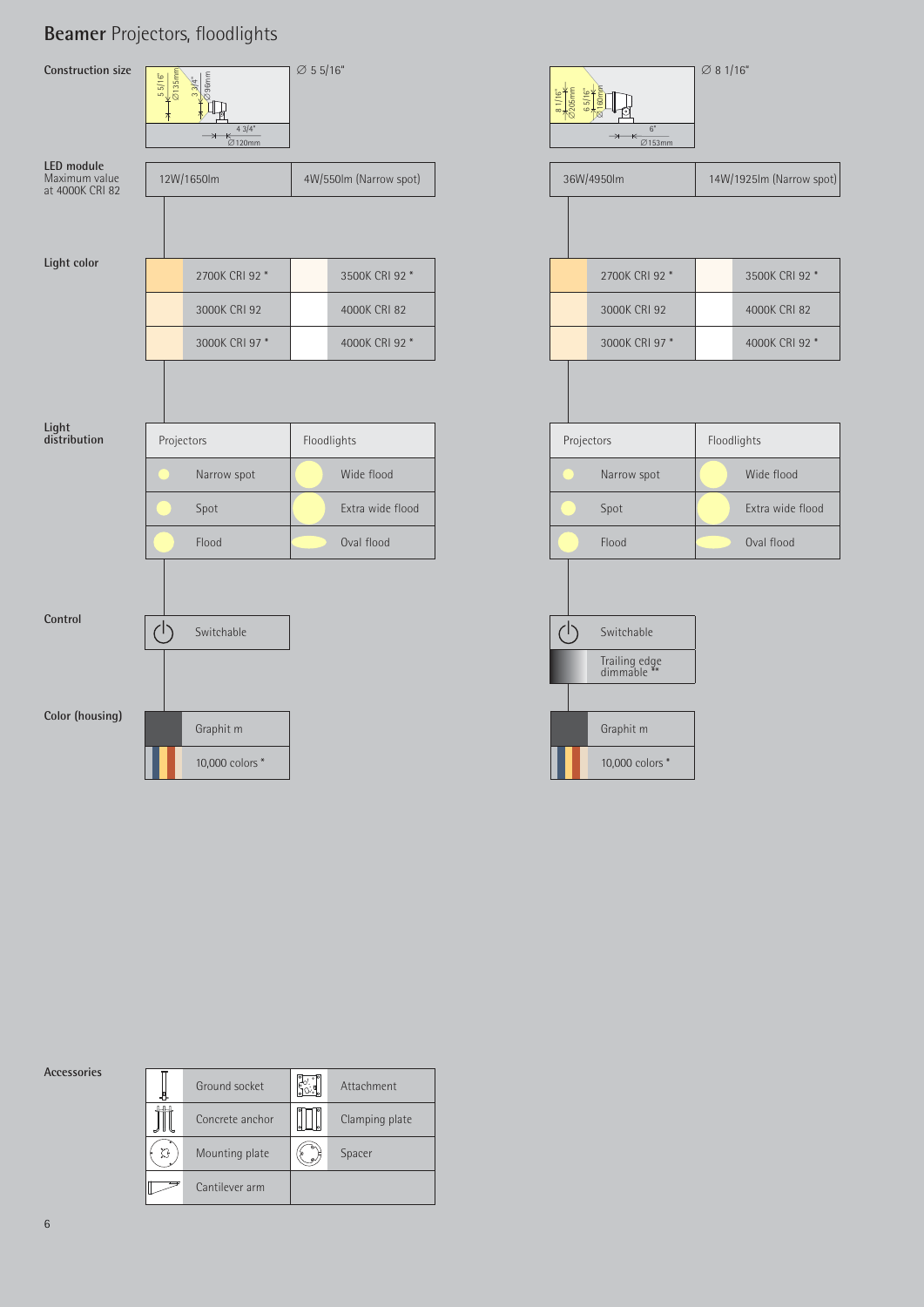

German Pavilion,<br>
"Fields of<br>
Jdeas", Expo, Milan.<br>
Architecture:<br>
Schmidhuber,<br>
Munich / Milla &<br>
Partner, Stuttgart.<br>
Photography:<br>
Dirk Vogel, Altena.

\* available on request \*\* Only for narrow spot light distribution

Article numbers and planning data: www.erco.com/011752-us

Design and application: www.erco.com/beamer